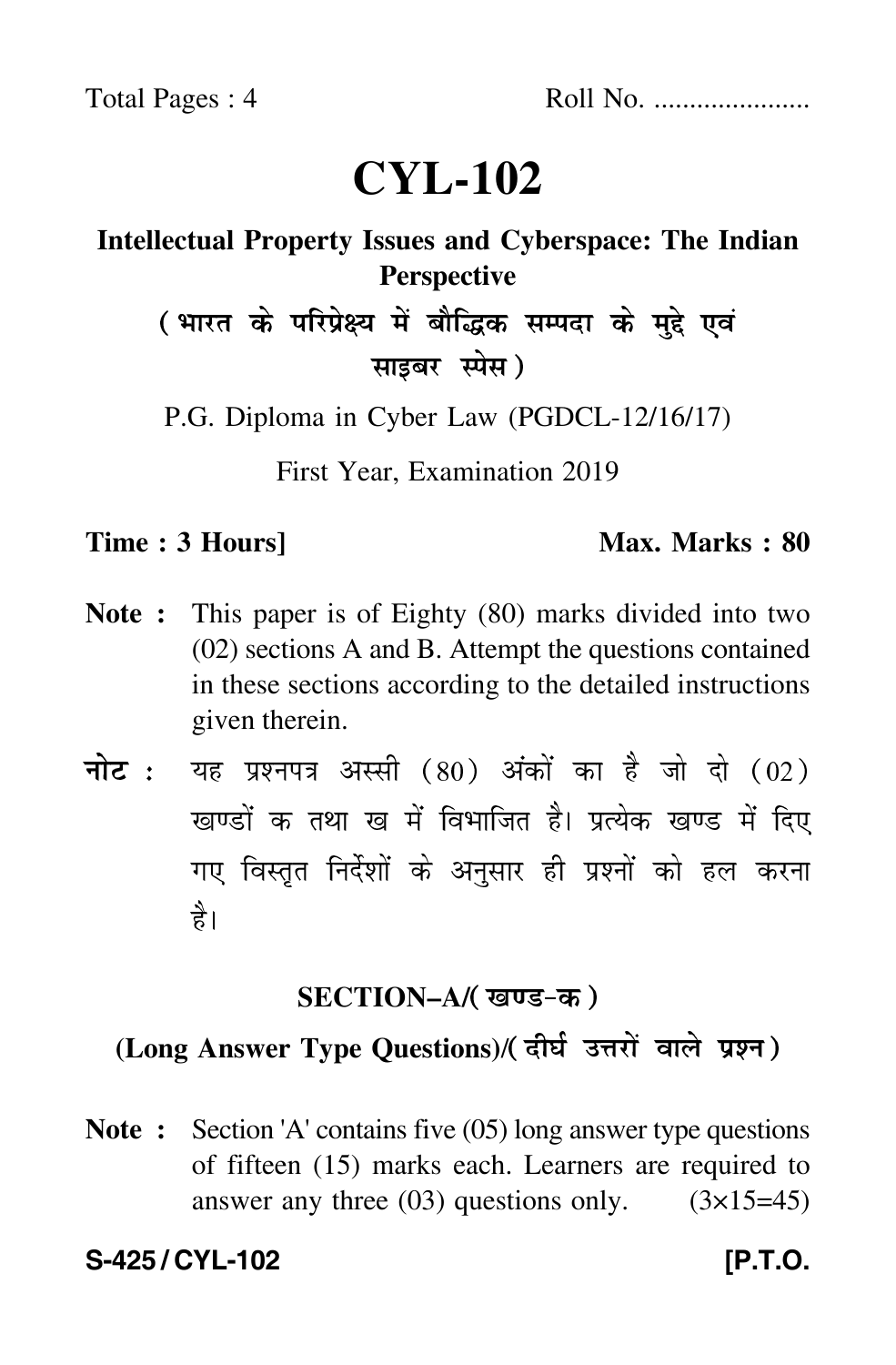- नोट : खण्ड 'क' में पाँच (05) दीर्घ उत्तरों वाले प्रश्न दिये गये हैं. प्रत्येक प्रश्न के लिए पन्द्रह (15) अंक निर्धारित हैं। शिक्षार्थियों को इनमें से केवल तीन (03) प्रश्नों के उत्तर देने हैं।
- $\mathbf{1}$ . What are the various kinds of copyright infringement? Discuss the remedies against such infringement.

कापीराइट उल्लंघन के विभिन्न प्रकार क्या है? इन उलंघनों के विरुद्ध उपचारों की व्याख्या करें।

Discuss the International context of patents and compare it  $2.$ with Indian situation.

पेटेन्ट की अर्न्तराष्ट्रीय सन्दर्भ में व्याख्या करते हुए इसकी तुलना भारतीय परिप्रेक्ष्य में करें।

- $3.$ What is the Indian position on computer related patents? कम्पयूटर सम्बन्धित पेटेण्ट पर भारतीय स्थिति क्या हैं?
- $\overline{4}$ . What are the laws prevalant in India related to Databases ? डेटावेस पर प्रचलित भारतीय विधि क्या है?
- Explain the interelation between domain name disputes and 5. data bases.

डेटाबेस और डोमेन नाम विवाद के मध्य सम्बन्ध की व्याख्या करें।

S-425/CYL-102  $[2]$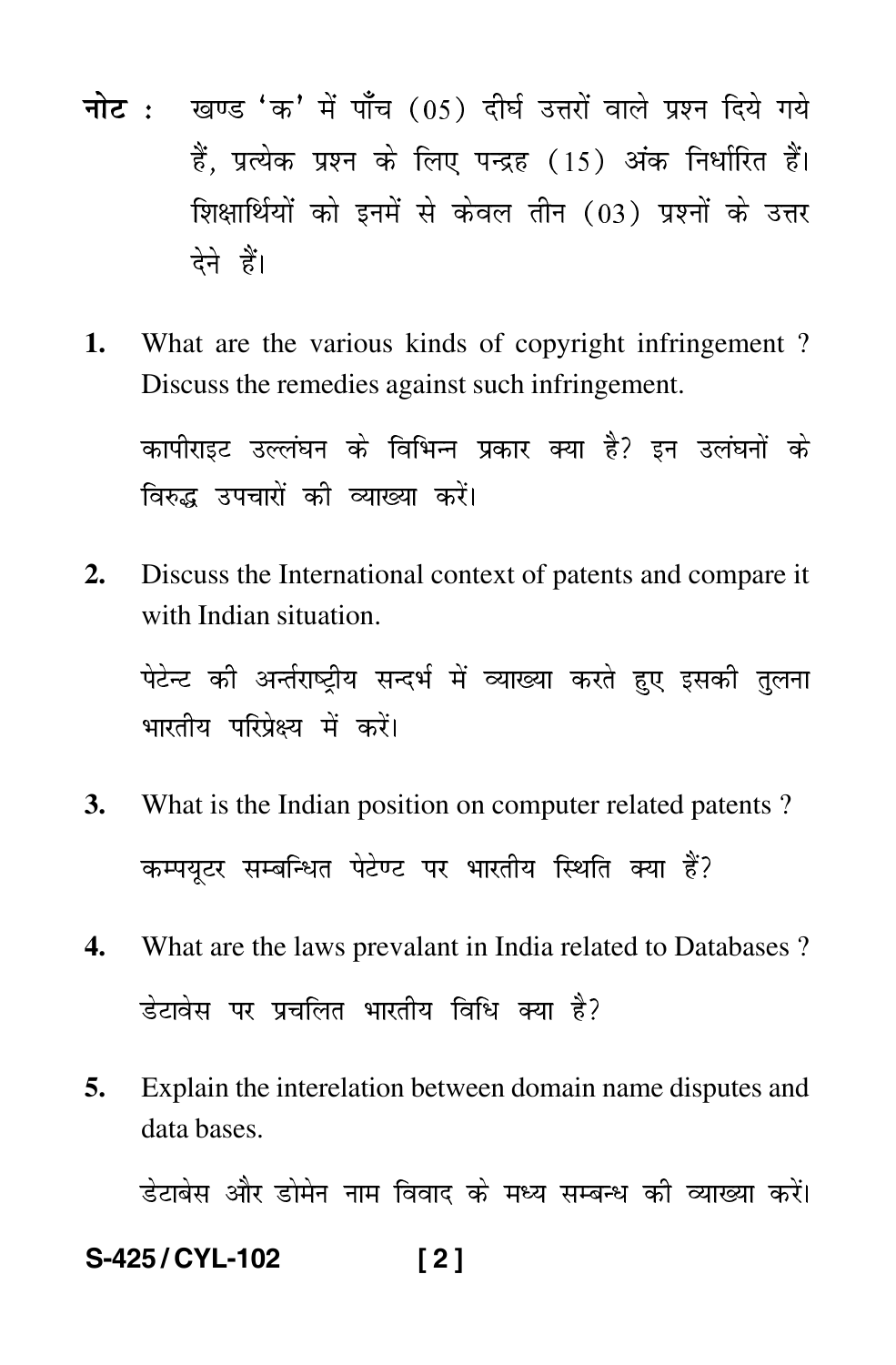#### **SECTION–B/**

## (Short Answer Type Questions)/(लघु उत्तरों वाले प्रश्न)

**Note :** Section 'B' contains eight (08) short answer type questions of seven (07) marks each. Learners are required to answer any five (05) questions only.

 $(5 \times 7 = 35)$ 

- <mark>नोट</mark> : खण्ड 'ख' में आठ (08) लघु उत्तरों वाले प्रश्न दिये गये हैं, प्रत्येक प्रश्न के लिए सात (07) अंक निर्धारित हैं। शिक्षार्थियों को इनमें से केवल पाँच (05) प्रश्नों के उत्तर देने हैं।
- **1.** Explain in brief the remedies of copyright infringement. कापीराइट उल्लंघन पर उपचार की संक्षिप्त व्याख्या करें।
- **2.** Discuss concept of patents in brief. पेटेण्ट की संकल्पना की संक्षिप्त व्याख्या करें।
- **3.** Give a brief note on trademark in Indian context. ट्रेडमार्क पर भारतीय परिप्रेक्ष्य में एक संक्षिप्त नोट लिखें। -
- **4.** Write a short note on internet. इण्टरनेट पर संक्षिप्त टिप्पणी लिखें।
- **5.** Write a short essay on databases. डेटावेस पर संक्षिप्त निबन्ध लिखें।

**S-425 / CYL-102 [ 3 ] [P.T.O.**